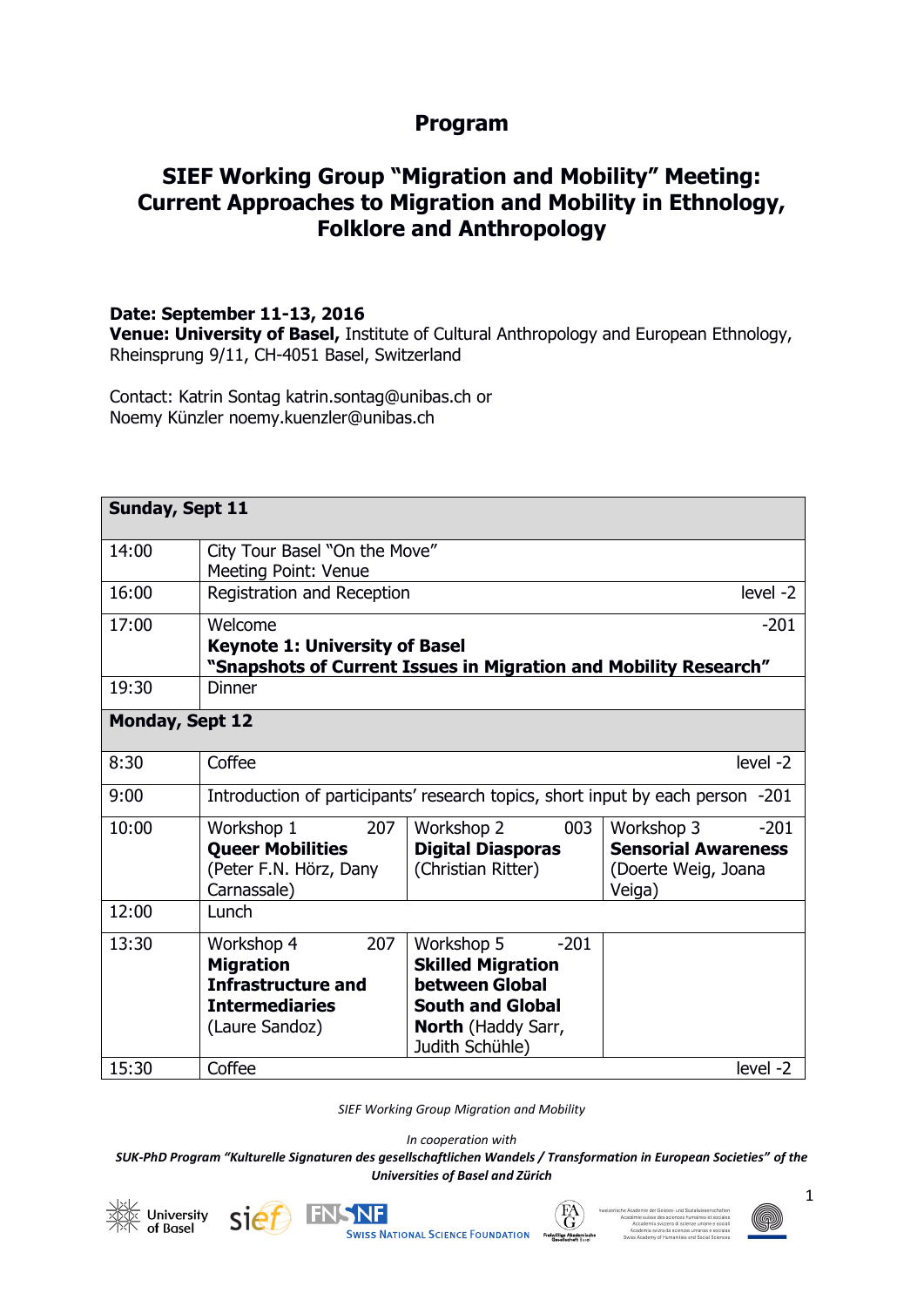| 15:45            | Paper Discussion 1<br>003<br><b>Diasporas</b><br>The Bulgarian<br>Community in Chicago<br>(Mariyanka Borisova,<br>Nikolai Vukov)<br>Town of Dollars in the<br>Philippines (Dada Docot)<br>Facilitator: Laura | Paper Discussion 2<br>$-201$<br><b>Ageing and Kinship</b><br>Studying Ageing and<br>Migration (Anne<br>Leonora Blaakilde)<br>Kinship and Migration<br>(Alina Branda)<br>Facilitator: Haddy Sarr | Paper Discussion 3<br>207<br><b>Labour Migration</b><br>Nepalese Coal Workers<br>(Rashmi Upadhyay)<br><b>Indian Labour Migration</b><br>(Asis De)<br>Facilitator: Linda Mülli |
|------------------|--------------------------------------------------------------------------------------------------------------------------------------------------------------------------------------------------------------|-------------------------------------------------------------------------------------------------------------------------------------------------------------------------------------------------|-------------------------------------------------------------------------------------------------------------------------------------------------------------------------------|
| 18:00            | Tommila<br><b>Keynote 2: Cindy Horst</b><br>"Refugees, Peacebuilding and the Anthropology of the Good"                                                                                                       |                                                                                                                                                                                                 | $-101$                                                                                                                                                                        |
| 19:30            | <b>Dinner</b>                                                                                                                                                                                                |                                                                                                                                                                                                 |                                                                                                                                                                               |
| Tuesday, Sept 13 |                                                                                                                                                                                                              |                                                                                                                                                                                                 |                                                                                                                                                                               |
| 8:30             | Coffee                                                                                                                                                                                                       |                                                                                                                                                                                                 | level -2                                                                                                                                                                      |
| 9:00             | Paper Discussion 4<br>003                                                                                                                                                                                    | $-201$<br>Workshop 6                                                                                                                                                                            | Paper Discussion 6 207                                                                                                                                                        |
|                  | <b>Identities</b>                                                                                                                                                                                            | <b>Lifestyle Migration</b>                                                                                                                                                                      | <b>Urban Perspectives</b>                                                                                                                                                     |
|                  | Linguistic Landscape<br>(Maria Yelenevskaya)<br>"National" Folklore<br>Heritage Abroad (Lina<br>Gergova, Yana Gergova)<br>Facilitator: Jacques<br>Picard                                                     | (Aldina Camenisch,<br>Seraina Müller)                                                                                                                                                           | Coexistence in Urban<br>Societies (Nina Berding)<br>Mediated variations of<br>mobility and<br>sedentarism (Christina<br>Besmer, Ina Dietzsch)<br>Facilitator: Shabih Zaidi    |
| 11:00            | Coffee                                                                                                                                                                                                       |                                                                                                                                                                                                 | level -2                                                                                                                                                                      |
| 11:30            | 207<br>Workshop 7<br>Mobile<br><b>Methodological</b><br><b>Approaches</b><br>(Inga Schwarz)                                                                                                                  | Workshop 8<br>003<br>Theorizing<br><b>Subjectivity and</b><br><b>Intersubjectivity</b><br>(Nayana Bibile, Claudia<br>Wilopo)                                                                    | Workshop 9<br>$-201$<br><b>Collaborative Filming</b><br>(Katarzyna Grabska)                                                                                                   |
| 13:30            | Lunch                                                                                                                                                                                                        |                                                                                                                                                                                                 | level 2                                                                                                                                                                       |
| 14:30            | Final discussion: Commentary by Karen O'Reilly<br>$-201$<br>Closing Note: Walter Leimgruber, Discussion on Panels at SIEF congress 2017<br>and Working Group Meeting 2018                                    |                                                                                                                                                                                                 |                                                                                                                                                                               |
| 16:00            | End                                                                                                                                                                                                          |                                                                                                                                                                                                 |                                                                                                                                                                               |

*SIEF Working Group Migration and Mobility*

*In cooperation with* 







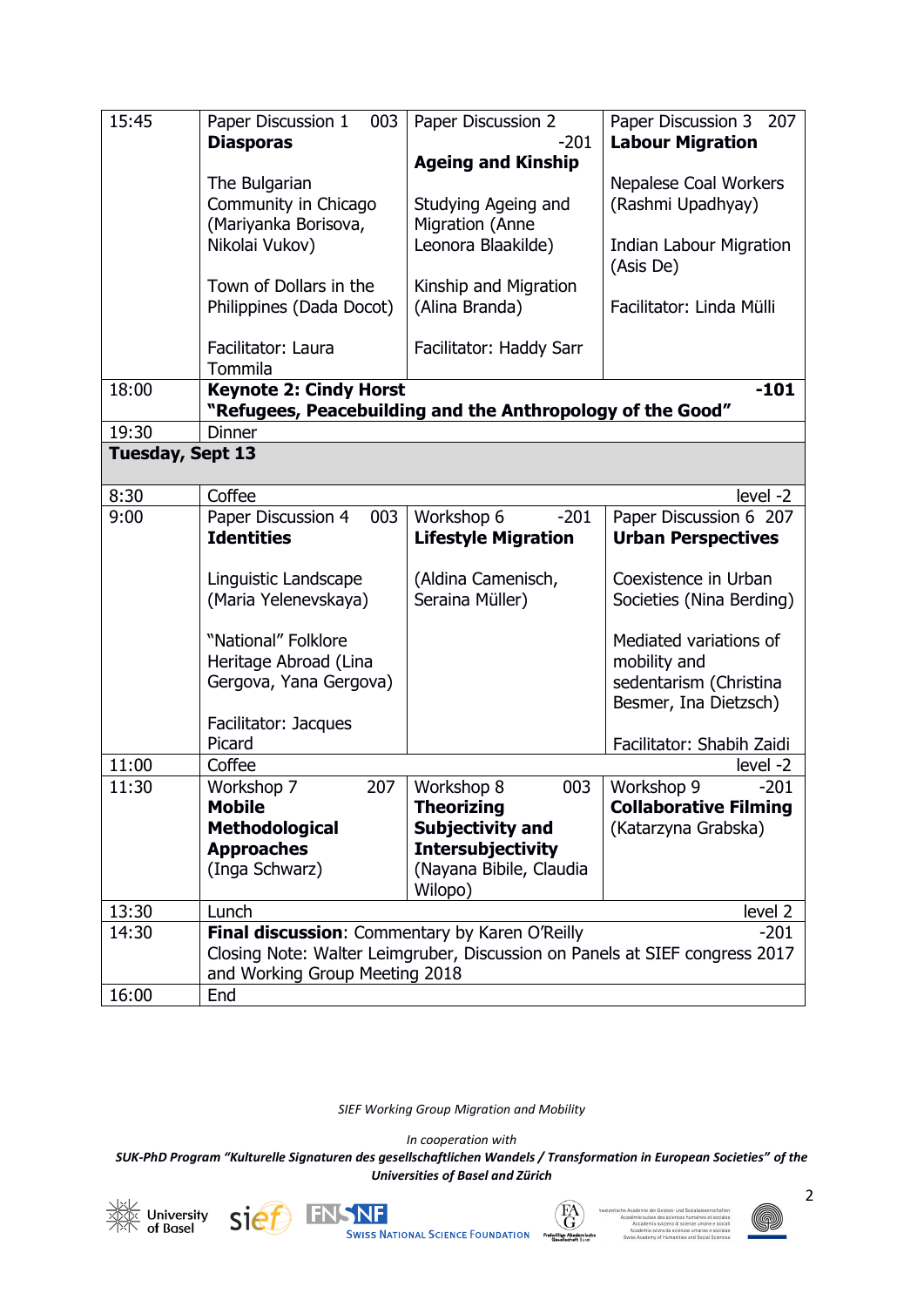# **Abstracts**

### **"On the Move": Guided City Tour** Christina Besmer and Michel Massmünster

The walking tour will lead us through paths and to venues where Basel as a space of migration and mobility is produced and negotiated in manifold ways – historically and contemporarily, by the state and by civil society, through our own perceptions and through the practices of city planners, through public transport and public debates.

## **Workshops**

Workshop 1:

**Exploring Queer Mobilities: Approaches, Theories, Perspectives** Peter F. N. Hörz, Dany Carnassale

#### Presentations: Jon Binnie, Calogero Giametta

Workshop Abstract: In recent years queer scholarship reflects a growing number of empirical studies and theoretical approaches related to the mobilities of what is frequently addressed as the >qlobal< LGBT population. Inspired by the works published in the miscellany on »Queer Migration« (Luibhéid/Cantú) and in the GLQ's »Queer/Migration« issue (2008) a growing number of scholars started to discuss issues such as ›transnationalism‹, ›citizenship‹ and >immigration< in due consideration of non-heteronormative sexualities, while others started to investigate LGBT- diaspora formations and LGBT-tourism. But whatsoever scholars are focusing in this field in detail, they share their interest in exploring the busy intersections of sexualities and desires with the mobility of bodies, ideologies, capital, and regional practices of acceptance and rejection. And in many cases they share their political interest in ›queer- ing‹, that is to say challenging the homonormative concepts and life scripts of the global North and West too.

Considering the topicality of these interests (e.g. due to the constantly rising number of asylum seekers who declare themselves as LGBT) this workshop aims to bring together scholars from Social and Cultural Anthropology and their neighboring disciplines, activists and practitioners who share the interest in queer mobility studies. Thereby the workshop's major concern is the discussion of completed, cur- rent or prospective works in this field with special regard to theoretical approaches and/or methodology and/or the perspectives of queer mobility studies. Therefore scholars (including advanced students), as well as activists and practitioners who are referring on queer mobility studies in their work, are invited to

*SIEF Working Group Migration and Mobility*









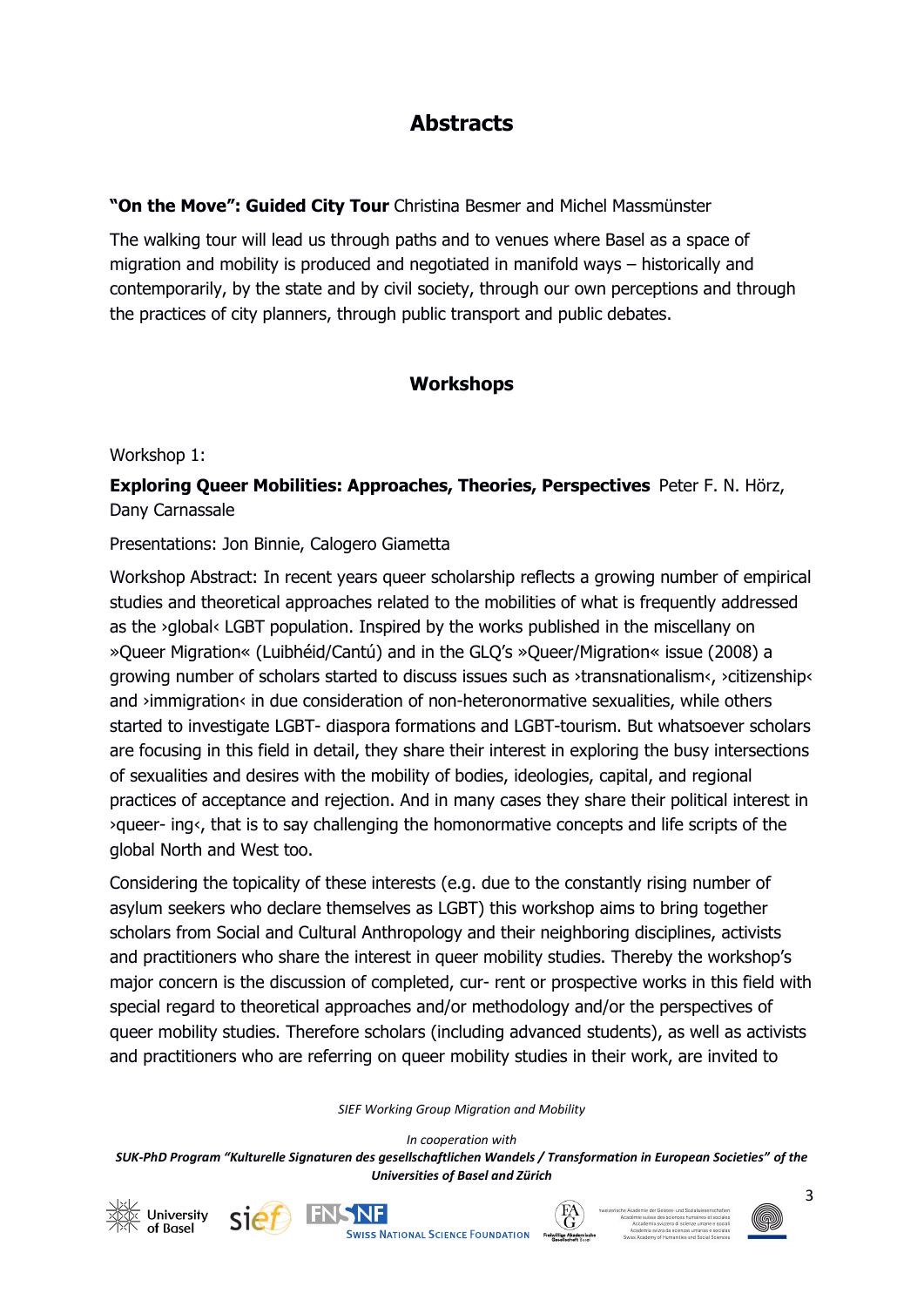submit proposals for a short presentation (posters, papers...) of their work with a special focus on approaches and/or methodological problems and/or questions on queer mobilities that are not answered yet. Proposals should not exceed 500 words.

#### Workshop 2:

### **Digital Diasporas in a Global Age** Christian Ritter

This workshop addresses ethnographic approaches to digital diasporas. New challenges arose for ethnographic methodologies in the wake of the ubiquitous use of digital devices in everyday life. The Worldwide Web (WWW) provides a much greater possibility of diasporic connectivity than previous media systems. In recent years, numerous organizations promoting diasporas started to use blogs and social media to disseminate information and connect individuals. The workshop will discuss various cases of digital engagement amongst members of contemporary diasporas by exploring avenues for ethnographic fieldwork online and offline. The existing scholarship of digital diasporas delved into the various aspects of digital change. For example, digital diasporas can make a significant contribution to the socio-economic development of the homeland (Brinkerhoff 2009). The case of the Sikh diaspora demonstrates how diasporic subjects were constituted through quotidian internet practices (Axel 2004). A further investigation into the Tribal Peace Project in the USA illustrates how new media empowered local communities to articulate indigenous, ethnic and cultural identities on the internet (Srinivasan 2006). In addition, the Eritrean diaspora established many virtual communities to enhance the communication within its transnational networks (Bernal 2007). The internet news agency Tamilnet.com is another telling example of the rising impact of digital diasporas. This news blog was created to circulate critical news on the long-standing Sri Lankan Civil War and influence the Tamil diaspora (Whitaker 2004). The participatory workshop will initiate discussions on these and other cases of digital engagement within present-day diasporas. Based on group activities, including practical sessions on lived experiences of physical and virtual spaces, participants of the workshop will assess how digital diasporas reshaped the globalised world by tracing digital agency in everyday life.

#### Workshop 3:

### **Tension and Connectivity: Sensorial Awareness in Processes of Migration and Mobilities** Doerte Weig, Joana Veiga

We explore the connection between understandings of movement coming from mobilities and migration research (Merriman 2012), how 'to human is a verb' (Ingold 2015), and sensorial *fascia*, our bodily connective tissue enabling cognitive-sensing processes. In a

*SIEF Working Group Migration and Mobility*

*In cooperation with* 









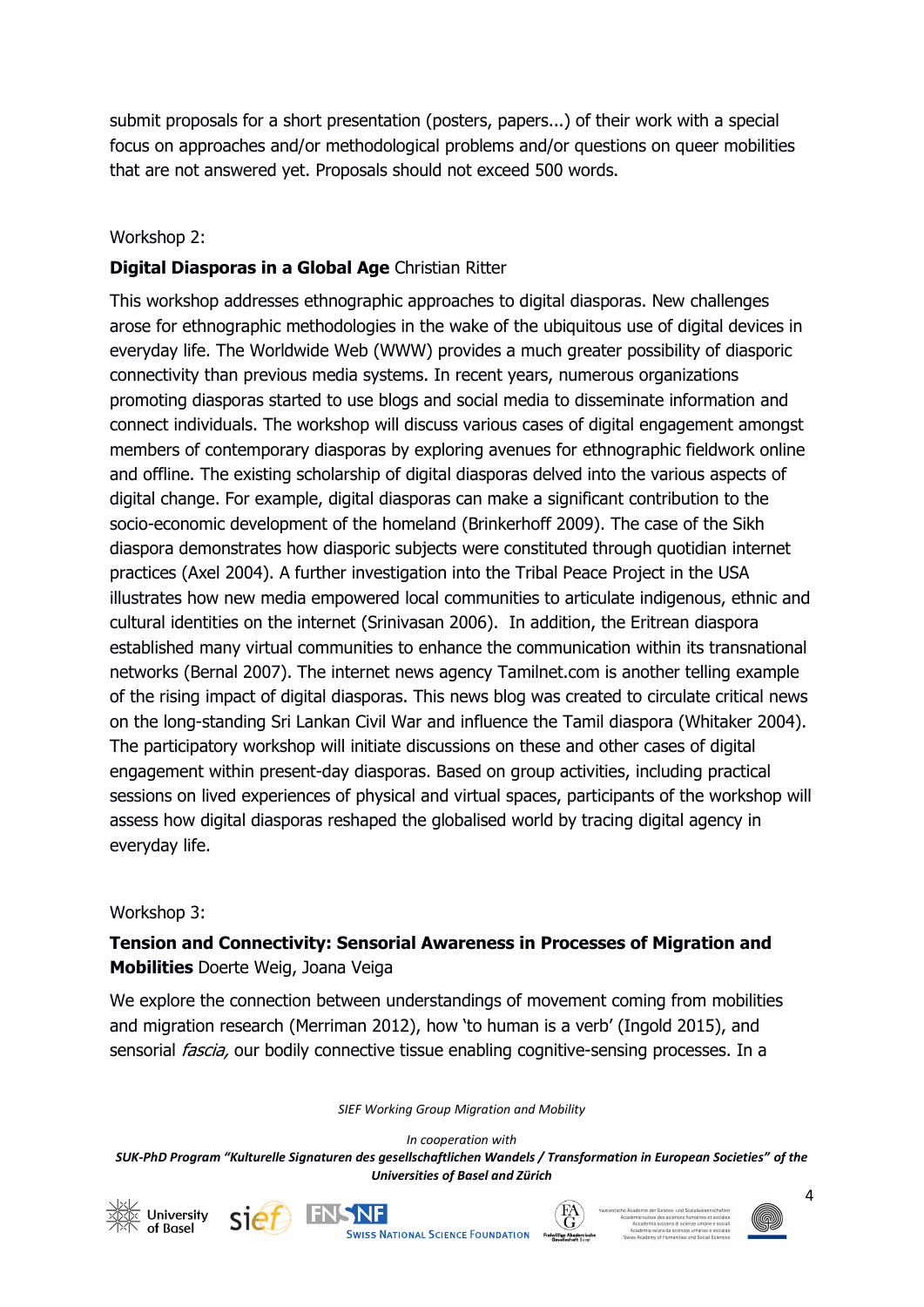process of research-creation, we offer a lived experience of social concepts emphasizing fluidity, relationality, and the dialogical in understanding how the world is radically alive, adding to the emerging conceptual framework giving primacy to movement and mobility. Our concern is with new ways of relating opening up from these conceptualizations, with the transition from a world steeped in duality to one of complex distribution and increasing cross-border and cross-cultural migrations. These mobilities resonate with a reading of politics as 'concerned with experiencing together shared sensibility' (Laplantine 2015), which leads to our focus on the sensorium.

Combining a literature presentation with biodynamic, proprioceptive individual and group movement exercises, we offer an experience of integrated perceiving-thinking-relating and the opportunity to explore the importance of *fascia* in orientating in space. *Fascia* is our bodily connective tissue, intrinsically adaptive, enveloping muscles, organs and bones. It enables cognitive and sensing processes and is essential to our movement capabilities.

Linking to the 'paradigm of the sensible' (Bois 2007), which emphasizes the sensing body as lived experience and source of knowledge, and Laplantine's 'politics of the sensible' and his notion of kairos - the 'instant in which I begin to be disrupted and transformed by [others]' (Laplantine 2015) - relates this work to key methodological and epistemological questions on movement and sociality. Our aim is to generate a new combination of experience and attentiveness to integrated perceiving-thinking which may be considered vital to examining and understanding processes of mobilities and migration in the Anthropocene. The workshop is open to everyone irrespective of previous experience with body awareness.

#### References

Bois, Danis, Austry, Didier 2007. "Vers l'émergence du paradigme du sensible". Réciprocités, no1. Revue du CERAP. Éditions Point d'Appui et Universidade Fernando Pessoa : Ivry-sur-Seine (Paris), Porto (pp. 6-23) Ingold, Tim 2015. The Life of Lines: Taylor & Francis: Oxford, New York

Laplantine, François 2015. The life of the senses: Introduction to a modal anthropology. Bloomsbury: London, New York Merriman, Peter 2012. Mobility, space, and culture. New York, NY, London: Routledge. (International library of sociology).

#### Workshop 4:

#### **Migration Infrastructure and Intermediaries** Laure Sandoz

During the past two decades, qualitative migration researchers have focused most of their attention on individuals who have crossed international borders, trying to understand their motivations, hopes and strategies in varying contexts. While such studies are important in order to highlight the human side of mobility, they have been criticised for at least two

*SIEF Working Group Migration and Mobility*

*In cooperation with* 







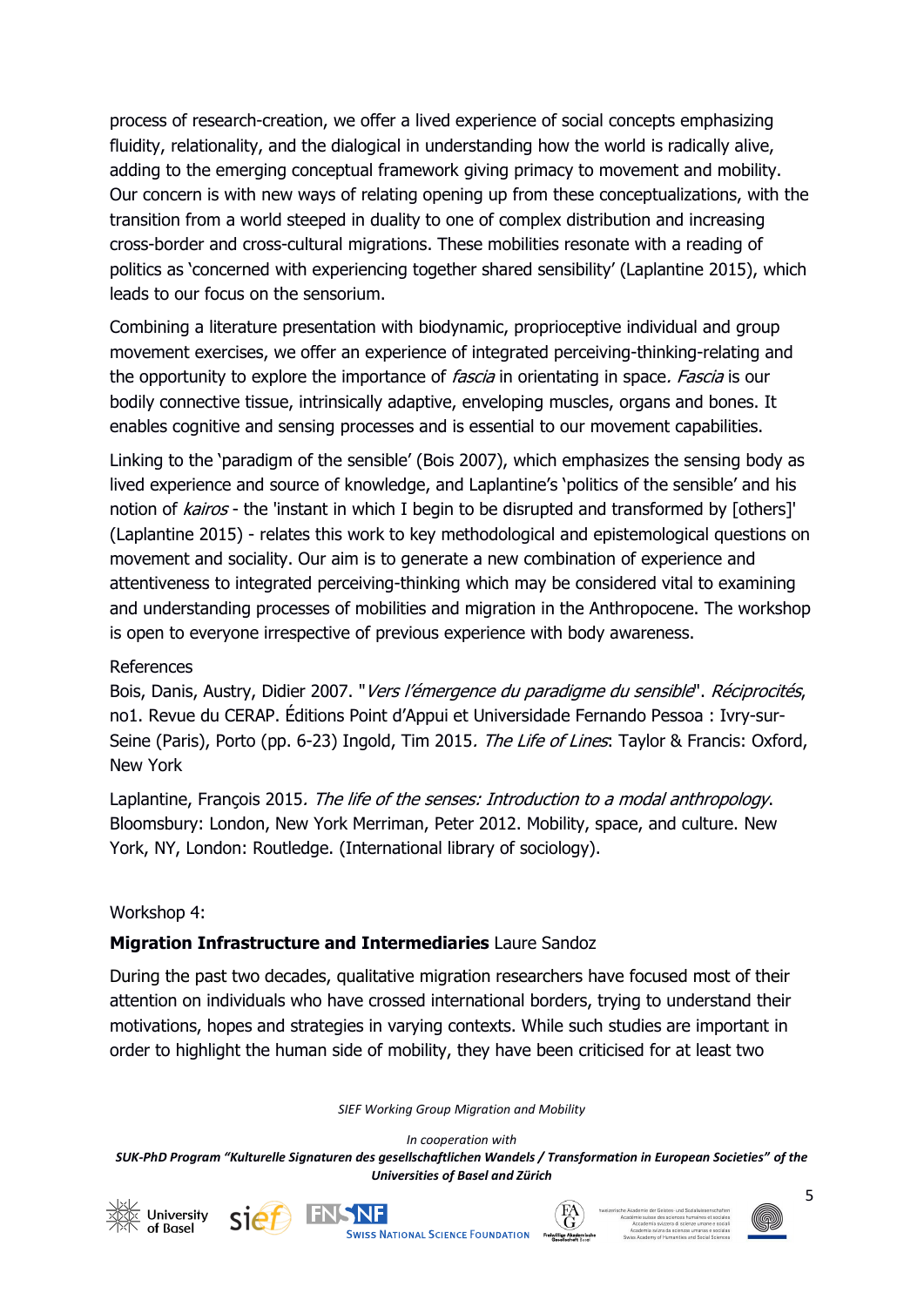different reasons. First, by defining a priori their research subjects, most of the time by using categories such as ethnicity and nationality, researchers tend to naturalize the idea that migrants are different from citizens, and that nation states need to manage this difference (Dahinden, 2016). Second, studies focusing on individual migrants tend to overshadow the institutional structures that create migrants in the first place and organise their mobility (Favell, 2008).

With this workshop, I would like to discuss several approaches and concepts that aim to overcome these limitations. In particular, I propose to examine the notions of "migration infrastructure" (Xiang & Lindquist, 2014), "migration intermediaries" (Groutsis, Van den Broek, & Harvey, 2015) and "migration industry" (Hernández-León, 2013). By highlighting their advantages and limits in my own research on the mobility of the highly-skilled towards Switzerland, I would like to open a discussion with the participants on how to overcome the challenges of methodological nationalism, and how to escape the trap of naturalizing our research subjects through pre-defined categories.

#### Workshop 5:

#### **A Different Sphere: the Diversity of Experiences, Reciprocity and Agency in Skilled Migration between the Global South and the Global North** Haddy Sarr, Judith Schühle

Presentations:

Cristina Franchi: Recent Italian Migration: Generation Typical Appropriation Strategies of Current Immigrant Italians in Basel.

Judith Schühle: Gendering skilled migration: experiences of female Nigerian trained physicians in the 'global North'

Susann Ludwig: Hopes and dreams of abroad by young Malian university graduates (title to be confirmed)

Michelle Engeler: The im/mobility of highly skilled West Africans: transnational career trajectories, social relations and identities

Movement across borders is expected to increase tremendously in the coming years, giving a new scope to worldwide migration. Skilled migrants from the Global South and the Global North are leaving their home countries seeking new and perhaps better opportunities as they cross borders. As demographic proximity, historical, cultural, and colonial ties are considered significant elements of today's migration patterns the bi and multi-directional corridors between Global North and South have unique features and are momentums to be recognized. Whereas much is known about the diverse restrictions and opportunities faced by unskilled and/or undocumented migrants, as well as about the agency they create to

*SIEF Working Group Migration and Mobility*

*In cooperation with* 







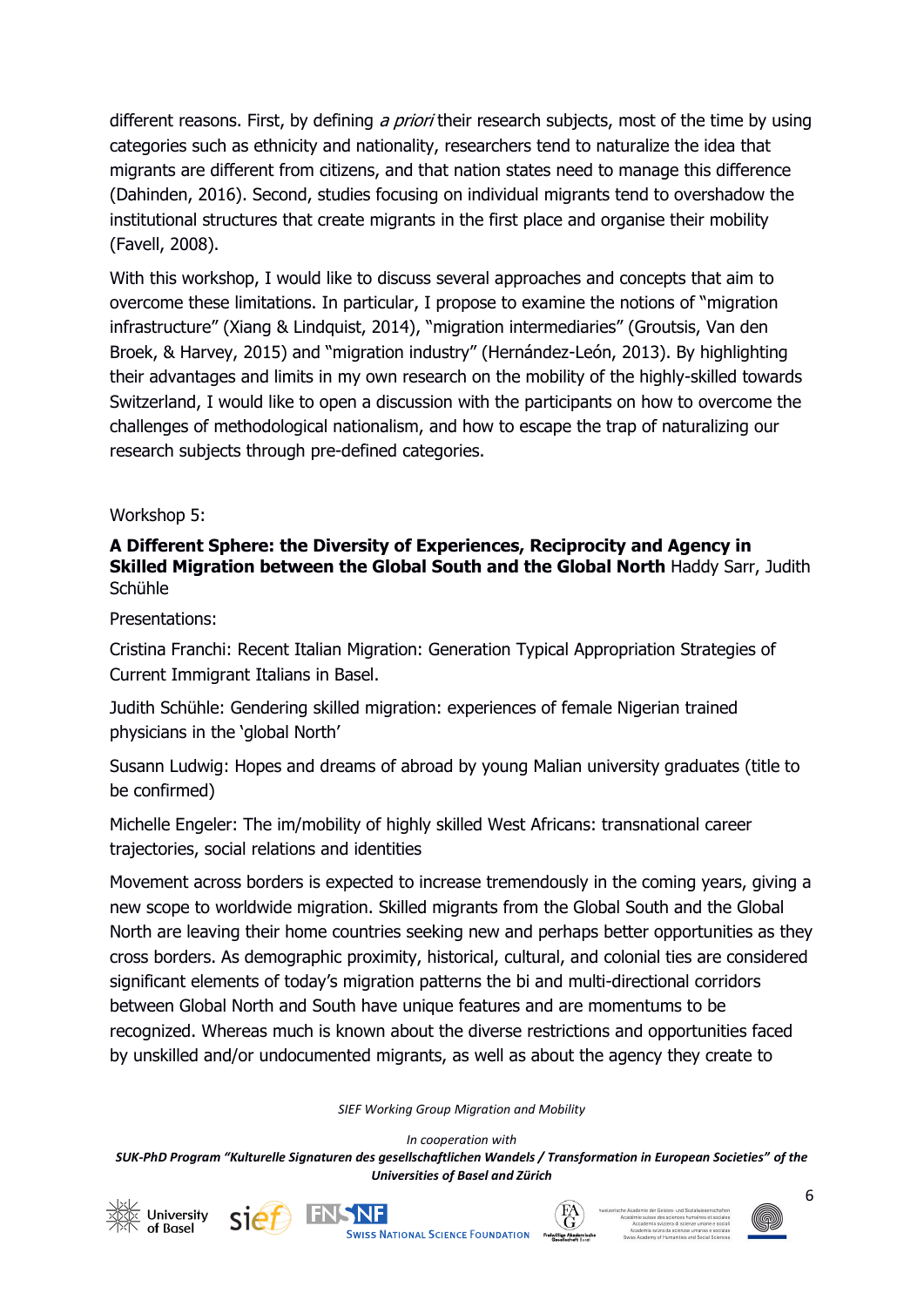overcome these restrictions and make use of opportunities, little is known about the experiences of (highly) skilled migrants and the various factors such as gender, social and cultural norms and opportunity structures that (re) shape their migration experiences over time. Against this backdrop, dialogues surrounding migrants entering a new whole new sphere, and their experiences, i.e., negotiation of identity, kinships or sharing of knowledge, trans (local/national) activities and cultural practices are further encouraged. For this reason a deeper understanding of the experiences and "umbilinkal link" between South and North and its skilled migrants calls for a serious reflection.

This workshop aims to bring together researchers who explore life experiences, opportunities and how these are shaped by migration regimes as well as agency. We will discuss how social and cultural norms, gender, profession, policies, capital and opportunity structures shape the experiences of highly skilled migrants. It will create a discussion surrounding the diverse migration experiences of (highly) skilled individuals from south and north as they cross borders.

This workshop is open to anyone interested, however to ensure a fruitful dialogue and engagement we do encourage interested participants to send us a paper of their topic (max 1 page), or a short paragraph on why they are interested in this workshop and the concepts they hope to discuss.

Please contact us on

Haddy Sarr, University of Basel, [haddy.sarr@unibas.ch;](mailto:haddy.sarr@unibas.ch) Judith Schühle, Freie Universtität Berlin, j.schuehle@fu-berlin.de

#### Workshop 6:

**Approaching Lifestyle Migration from an Anthropological Perspective** Seraina Müller, Aldina Camenisch, Discussant: Karen O'Reilly

Presentations:

Anne-Leonora Blaakilde: Concepts of lifestyle migration maneuovering between affluence and health concerns

Alesya Krit: "Generation Fun": early retirees braking away from stagnant generational frameworks. Contribution to anthropological discovery of aging, kinship and debt

Angela Sander: Roots becoming Routes: Migration, Place and Entangled Histories between Peru and Switzerland

Kateřina Varhaník Wildová: From Lifestyle Migration to the Positive Anthropology

*SIEF Working Group Migration and Mobility*

*In cooperation with* 







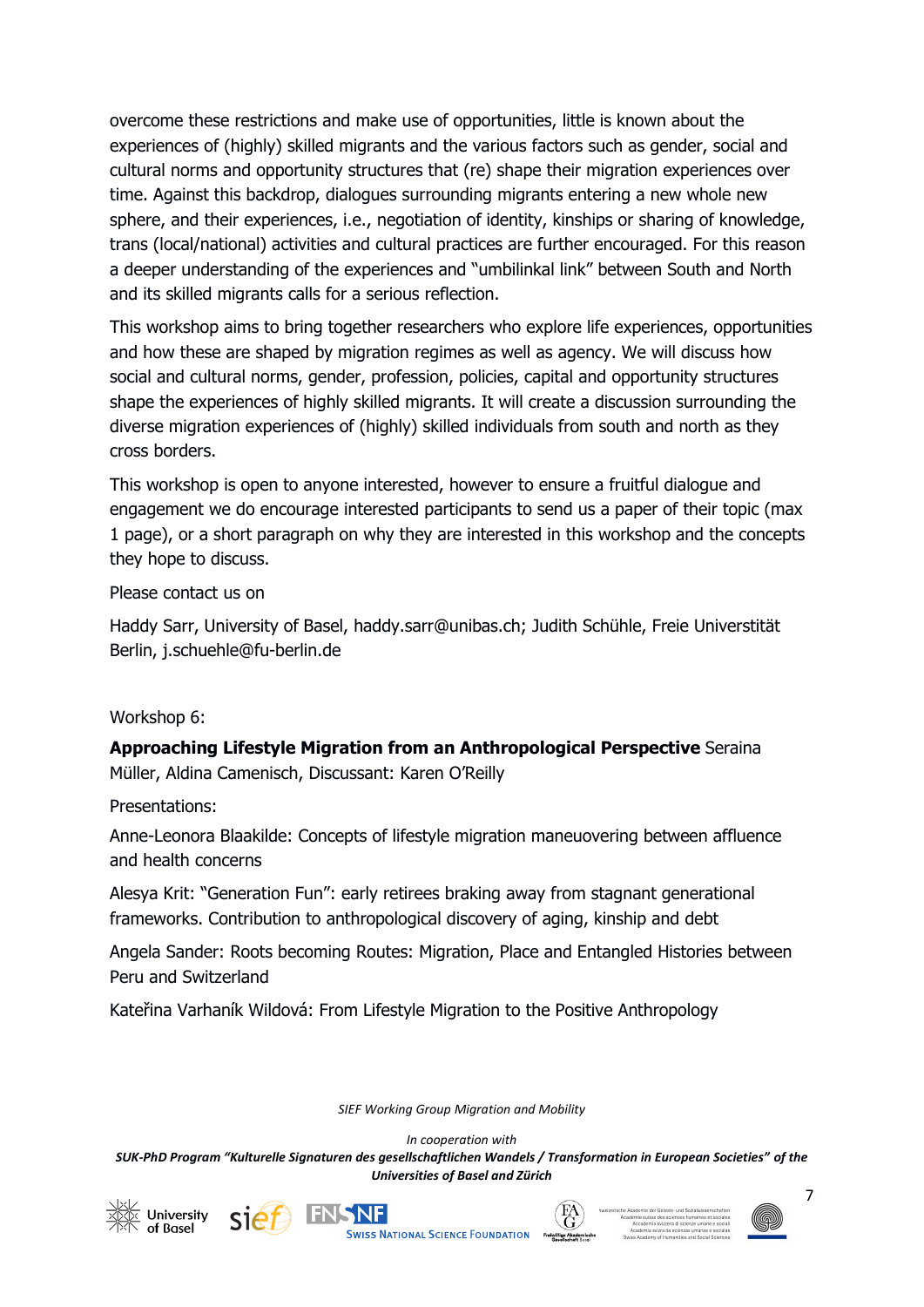Workshop Abstract: Lifestyle Migration, as defined in 2009 by the British sociologists Karen O'Reilly and Michaela Benson, conceptualises the migration of , relatively affluent individuals moving either part-time or full-time, permanently or temporarily, to places which, for various reasons, signify for the migrants something loosely defined as quality of life' (Benson and O'Reilly 2009). In the past years, Lifestyle Migration has grown out of its niche into a widely used approach. The spread has been accompanied by theoretical elaboration on some of its underlying ideas such as individualism, imaginaries, happiness, and identity.

This workshop aims to gather anthropologists working with the concept of Lifestyle Migration. Based on their own research experience, participants are invited to reflect about an anthropological embedding of the concept. With what other (anthropological) concepts could researchers combine the framework of Lifestyle Migration? Is there a genuine anthropological perspective, able to open up new entry points to the field of Lifestyle Migration?

Moreover, the workshop explores the current and future use of the concept of Lifestyle Migration. What are the potentials of this approach and where are its limits? Why has it mostly been restricted to Western and rather affluent contexts of migration? Could and should it be applied to study other, seemingly different types of migration, as well?

In a pre-workshop phase, participants are expected to share information about their research projects in order to ensure familiarization with each other's work beforehand. Details about the expected presentations will be announced after the 15th of June deadline.

Applications should include a short description of the research that participants will draw on as well as a paper proposal with reference to one of the points mentioned above (max. 300 words).

M. Benson and K. O'Reilly (2009): Migration and the Search for a Better Way of Life: A Critical Exploration of Lifestyle Migration. In: The Sociological Review 57 (4), 608-625.

#### Workshop 7:

#### **Methodological Approaches to the Study of Migration and Mobility** Inga Schwarz

Inspired by George Marcus who suggested to "Follow the people!" some 20 years ago, Joris Schapendonk recently proposed the methodological design of 'trajectory ethnography' to enable a long-distance and long-term perspective on migratory im/mobilities. Trajectory analysis constitutes one out of a manifold of mobile methodological approaches which emerge across disciplines. The workshop aims to discuss opportunities and challenges of different mobile methods and inherent perspectives for cultural anthropology. We will collect experiences of those working 'on the move' and discuss the further development of mobile methods in order to serve as an adequate tool for the study of migration and mobility.

*SIEF Working Group Migration and Mobility*

*In cooperation with* 







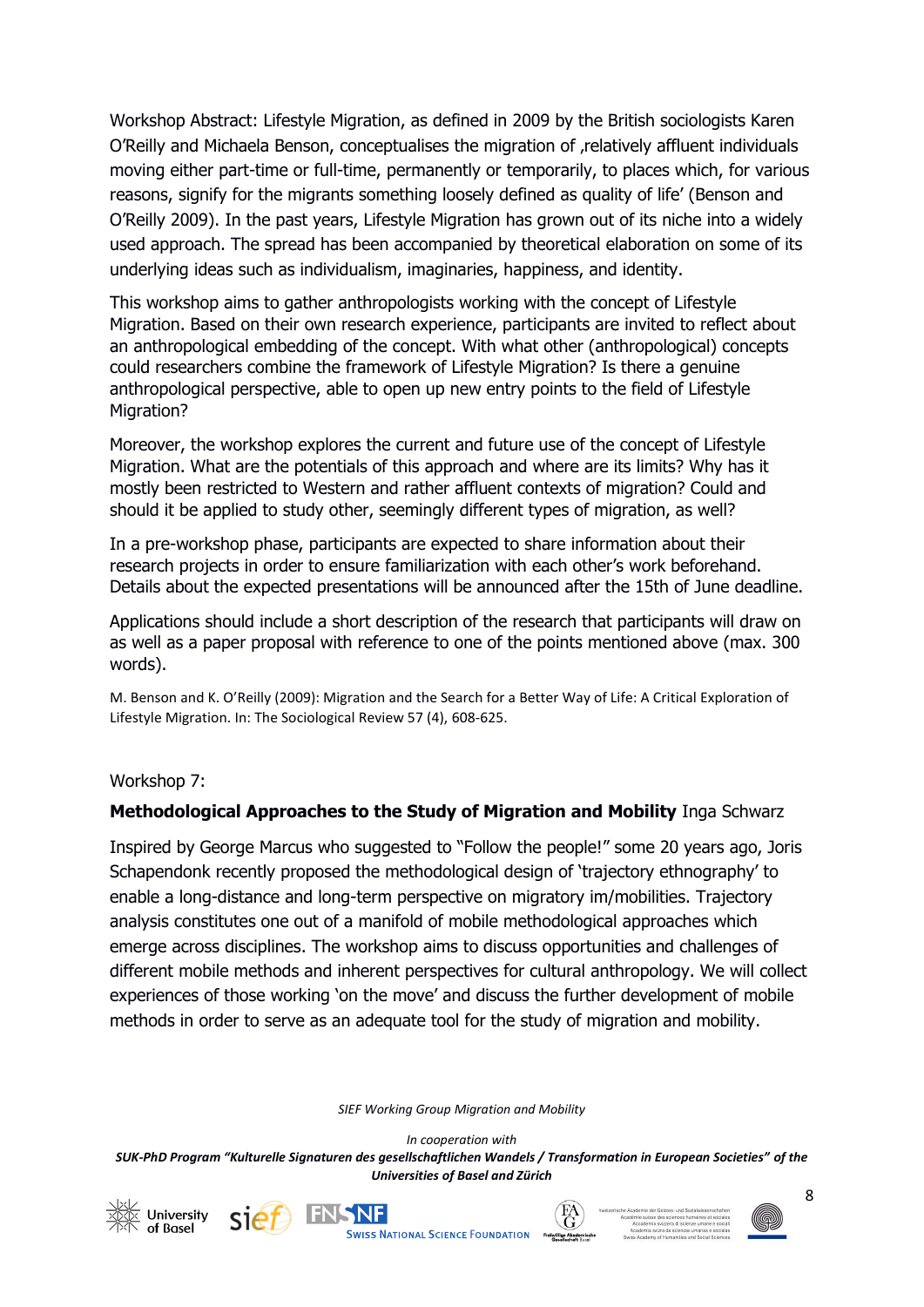#### Workshop 8:

### **Transforming Lives: A Workshop on Theorising Subjectivity and Intersubjectivity in Ethnographic Research Approaches to Migration** Nayana Bibile, Claudia Wilopo

This workshop aims at deliberating on how investigating the multiple interfaces of humanitarian migration requires a deep understanding of subjectivity and intersubjectivity. It will critically examine the spatialized agencies and subjectivities of both researcher and research participants.

The workshop will draw on research with people in their everyday life whose status is described as irregular, unauthorized, or undocumented, as well as humanitarian regimes of care enacted in transnational space. Navigating these spaces reveals an entanglement between different rationalities and how subjectivities are formed through perceptions of both the 'regular' and the 'irregular'. The aim is to explore a nuanced understanding of intersubjectivity, of how selves are formed in and through relations with others by opening a discussion on ways of theorizing agency and subjectivity that adds insights to individual's shaping of social orders by addressing themes of positionality, power and privilege within ethnographic research.

Hence, the workshop will discuss different modes of theorising subjectivity and intersubjectivity in the context of how they affect the researcher in the field and the subsequent writing of ethnography. It is also hoped to stimulate a discussion on different ways of theorizing agency and subjectivity focusing on both researcher and research participants. A particular emphasis will be given to research with people living in environments where the ethnographer's position is likely to experience inversion of power in the field, such as in contexts of (but not limited to) studying irregular migrants' precarity; elites; gendered hierarchies; or non-white ethnographers. The inherent flux of power relationality in such fieldwork suggests theorising ethnography from the interstices. This emphasises the mutual constitution of both space and subjectivity and the importance and influence of researchers' own conceptualizations of their subjectivities, agency and power. That this approach is not an indulgence, but integral to ethnography in these contexts will be demonstrated with its ability to illuminate thus far under-researched effects of migration.

Based on their own research approach, participants are invited to share methodological experiences associated with these themes. The questions we hope to discuss include, but are not limited to, the following:

What are some of the theoretical and methodological approaches to address the topic of subjectivity and intersubjectivity during fieldwork and the subsequent writing of ethnography?

*SIEF Working Group Migration and Mobility*

*In cooperation with* 

*SUK-PhD Program "Kulturelle Signaturen des gesellschaftlichen Wandels / Transformation in European Societies" of the Universities of Basel and Zürich*





**IFNSNF SWISS NATIONAL SCIENCE FOUNDATION** 

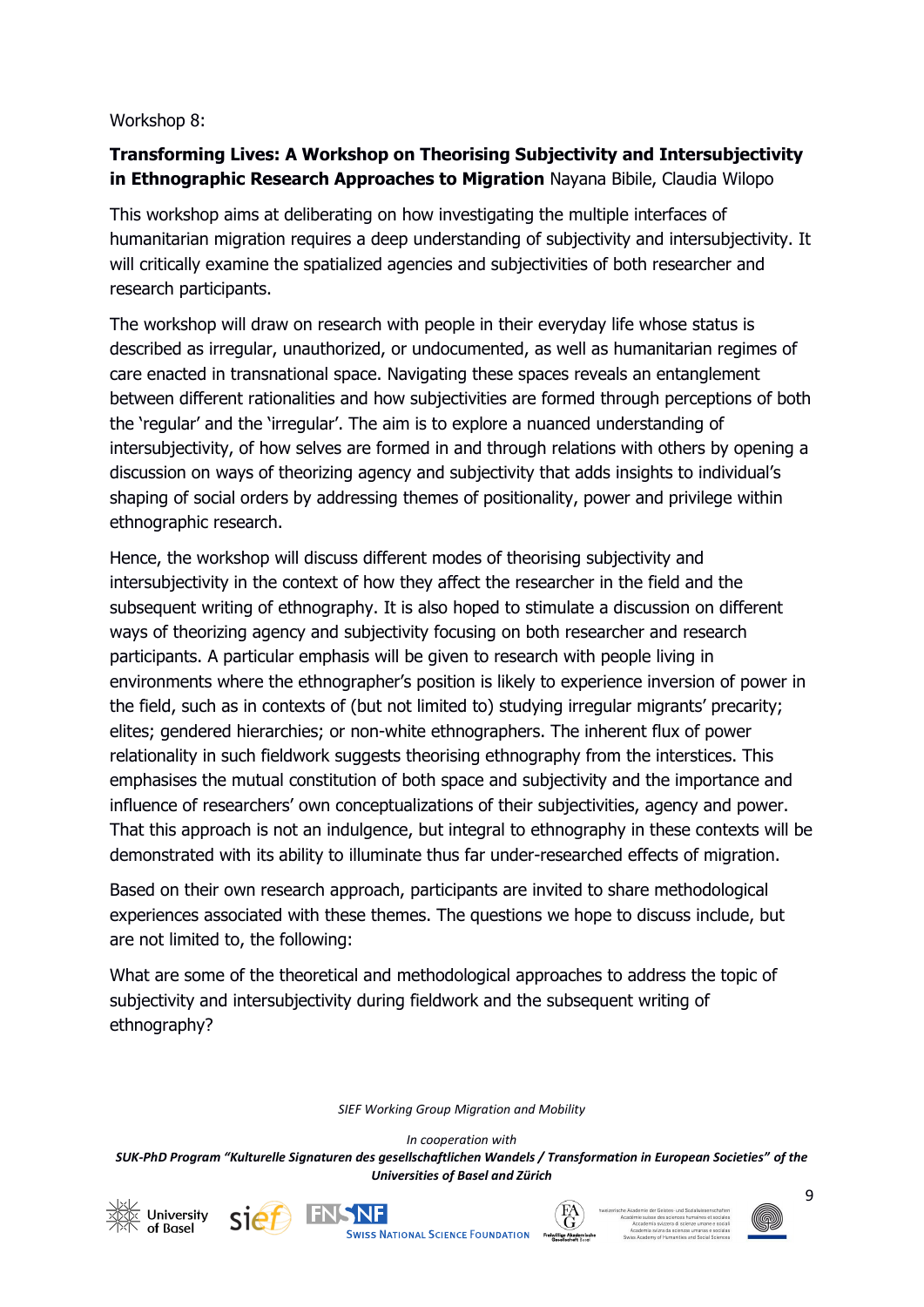How do concepts of subjectivity and intersubjectivity enable ethnographers to engage with issues of power, privilege, hierarchies and experience of inversions of power in the field?

What kind of insights can an ethnographic approach from the interstices give us when conducting research on the topic of humanitarian migration?

What role does space play in the construction of agency and subjectivity when conducting research on the topic of humanitarian migration?

#### Workshop 9:

### **In Whose Voice? And for Whom?: Collaborative Filming of Narratives of Migration** Katarzyna Grabska

The power of the visual in anthropology has now been well established. The spread of digital technology and low-budget filmmaking allows for 'telling a story' or 'narrating a life' differently, more immediately, often instantly, creating a level of intimacy between the audience and the narrator. Such technologies can be used directly by protagonists to share their 'own story', and thus subverting the hierarchical relations of power of talk and voice. Arguably, this creates new possibilities for capturing refugee and migrant experiences of movement, mobility, and multiplicity. Yet, filmmaking and the politics of testimony in individual narratives are located in state, individual and global public and private spaces.

The workshop considers the experiences of filmmaking and dissemination of a documentary entitled Time to look at girls: migrants in Bangladesh and Ethiopia, which takes 30 minutes and will be shown during the workshop. The collaboration between professional filmmakers together with feminist researchers and protagonists created a set of points of tension and reflexion about ethical considerations over the use of film, filming technics, and visual methods as such. The protagonists were young women who migrated as adolescents under often dramatic circumstances. Their portrayal as 'victims' was often favoured by filmmakers as an effective way of captivating the audience. Tensions arose also around the way protagonists wanted to be portrayed, and what researchers saw as 'appropriate' way of representation of their agency. I argue that this type of collaboration provides insights into the struggle over interpretative power of narratives and images – discussed in feminist writings, yet much less so in refugee and migrant studies.

*SIEF Working Group Migration and Mobility*

*In cooperation with* 







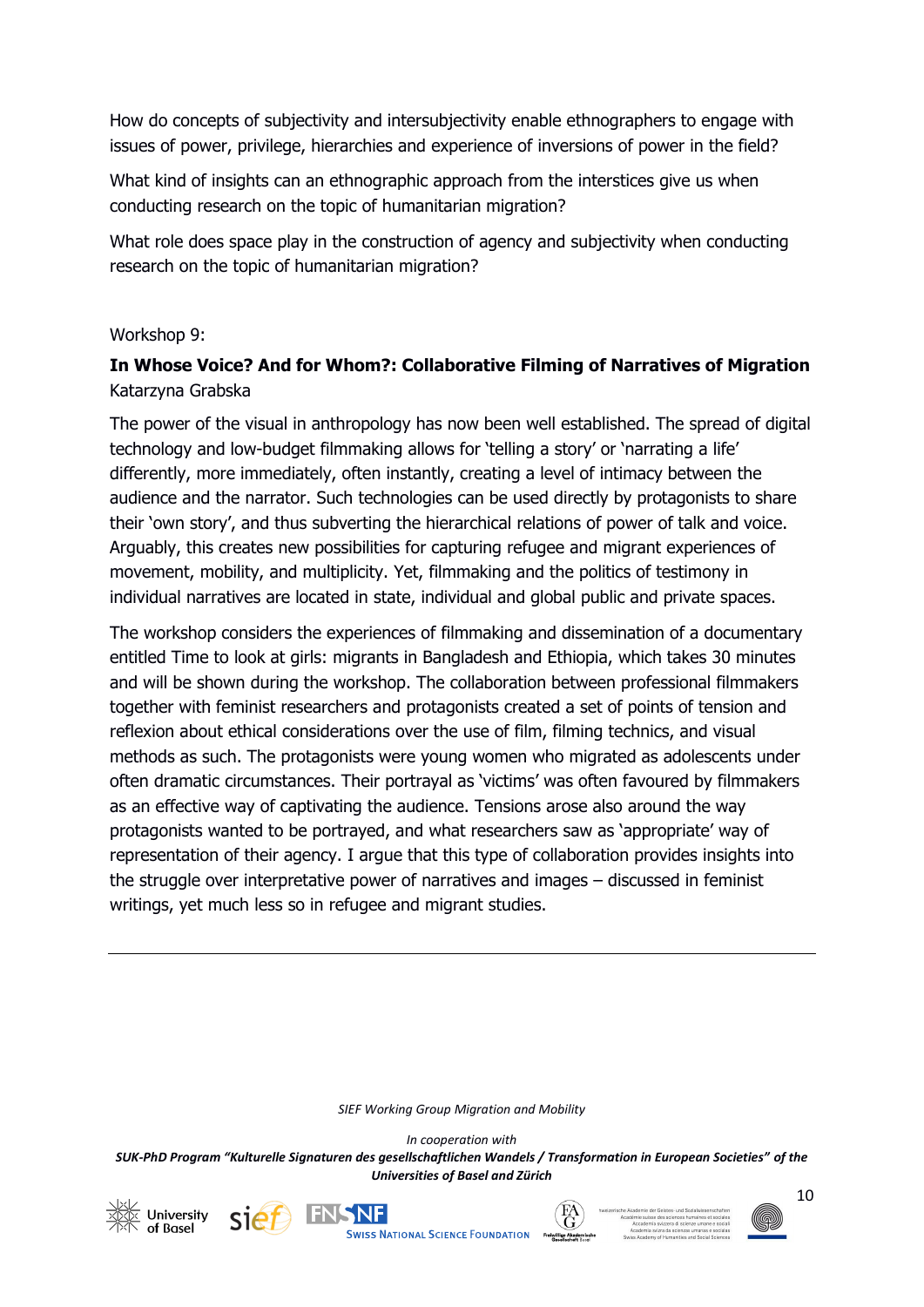### **Paper Discussions**

Paper Discussion 1 – Diasporas:

### **The Bulgarian Community in Chicago, US – Migration and Mobility** Nikolai Vukov, Mariyanka Borisova

Among the numerous ethnic and cultural communities in a multicultural city like Chicago, the Bulgarian immigrant community can be considered invisible, however, numbering around 300 000 people, it holds a vivid presence. In fact, this is the largest Bulgarian immigrant community and this has led to popular interpretation of Chicago as a Bulgarian city. What is interesting with the Bulgarians living there, is that although there were cases of immigrants from Bulgaria who settled since early twentieth century and during the communist period, the majority of the immigrants arrived after the political changes of 1989 in Bulgaria. The city turned out to be an appealing immigrant destination for various reasons, but with the growing of the Bulgarian presence, the easier access to networks of co-nationals after arriving and settling up appeared to be of major importance.

The goal of the current paper presentation is to shed light on the main aspects related to migration and mobility of Bulgarian community in Chicago, and to trace these at the background of other Bulgarian immigrant groups in US and Europe. The paper will outline the set of pull-push factors that have led to the high concentration of Bulgarian immigrants in this city and will explore their relation to the processes of consolidation and institutionalization within the immigrant community. Based on the two authors' fieldwork visit in Chicago and on their continuous explorations of immigrant communities after 1989, the paper will evoke recent theories and approaches in the study of migration and mobility for understanding the formation and integration processes among Bulgarians in this city. The presentation will present also the various stories and narratives produced by immigrants about their arrival to Chicago, and will be accompanied with abundant photographic materials gathered during the author's fieldwork.

### **Ton-ton (The Descent): Returning Migrants' Fulfillment of a Covenant in the "Town of Dollars," Philippines** Dada Docot

The Philippines remains one of the world's major sources of migrant labor, and Filipino workers are now spread to literally every country and territory in the world. More than 5,000 Filipinos leave the country every day for overseas work. This presentation hopes to add to the SIEF Migration Group Meeting a discussion on some of the aspects of everyday life that occurs at one of world's major sources of human labor. Ton-ton is an annual Easter Sunday ritual that is celebrated in different varieties in Catholic Philippines. It dramatizes the meeting

*SIEF Working Group Migration and Mobility*







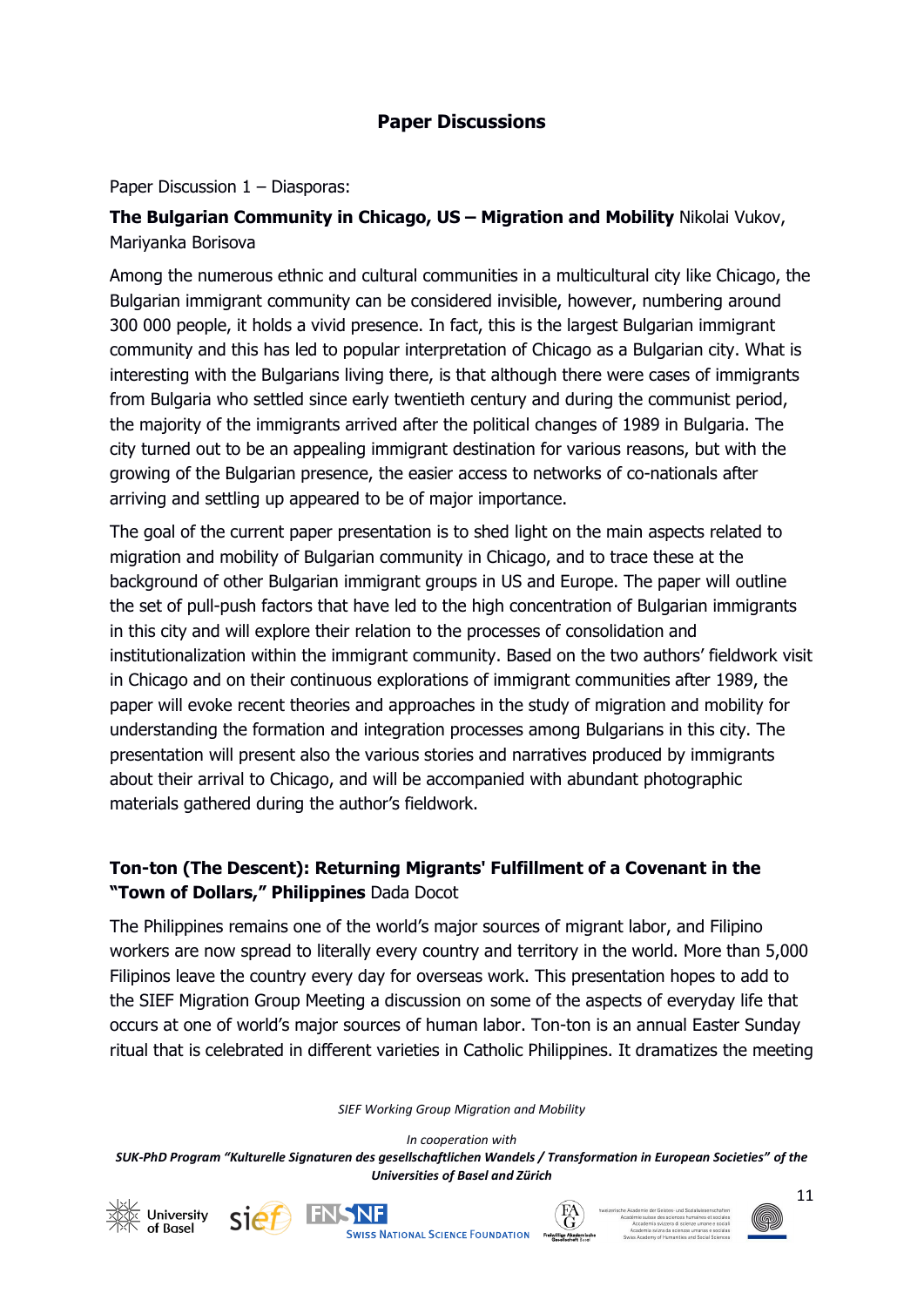of the risen Christ with the grieving Virgin Mother. In my fieldsite, the ton-ton is held as a devotion to Inang Katipanan (Mother of the Covenant) that began during the Spanish colonization after a major earthquake in 1711 struck the town. Today, with many families that have ties with the U.S., the town is called by its residents the "Town of Dollars." The ton-ton has become a money-making pageant whose participating families often have direct connections to overseas labor. Based on anthropological ethnography, I investigate how these rituals can inform us about the ways in which the sacred brings together a transnational network of families in the town and overseas. I explore the ton-ton as a publicly celebrated ritual that is a site for the emergence of personalities who hold different intersecting purposes, but mainly: to fulfill a covenant. Migration studies need to look into how: religiosity and religious attachments play out in the originating locality; migrants' attachments to folk icons are imagined to facilitate departure; the fulfillment of a covenant facilitates migrants' family life and their anticipated homecomings. My field site is also my hometown, and I also hope to reflect on the complex positionalities in conducting an ethnography of the "home."

#### Paper Discussion 2 – Ageing and Kinship

#### **Challenges in the Study of Ageing and Migration** Anne-Leonora Blaakilde

The issue is the combination of research on migration and ageing. The field of migration studies seldom includes later life, and ageing studies, the field of Gerontology, seldom touches upon issues regarding non-native populations. In Eurostat for instance, immigrants above the age of 65 does not even figure in the datasets.

This disciplinary interstice represents a variety of challenges which I would like to discuss in this presentation. An obstacle is the question of co-construction of pre-conceived images of old persons as well as of immigrants. How do we as scholars deal with often conform representations of populations we are studying?

Another question I would like to discuss is methodological issues which I find tend to be very delicate and difficult. First of all, it can be very complicated to get in contact with relevant older immigrants, and to get access to research material. If the topic is everyday life of elderly immigrants living independently at home, their attitude towards national researchers may be imprinted by scepticism or suspicion, especially in countries where distinct negative discourses about immigrants are outspoken. On the other hand, if research is carried on in institutional settings, it may be very complicated to balance between a row of interests, representing single persons, families and networks, work hierarchies, interest groups, local political issues as well as larger political questions.

For some years, I have carried out two studies involving elderly immigrants living in Denmark. One study was focusing on transnational health-care use by elderly Turkish

*SIEF Working Group Migration and Mobility*

*In cooperation with* 







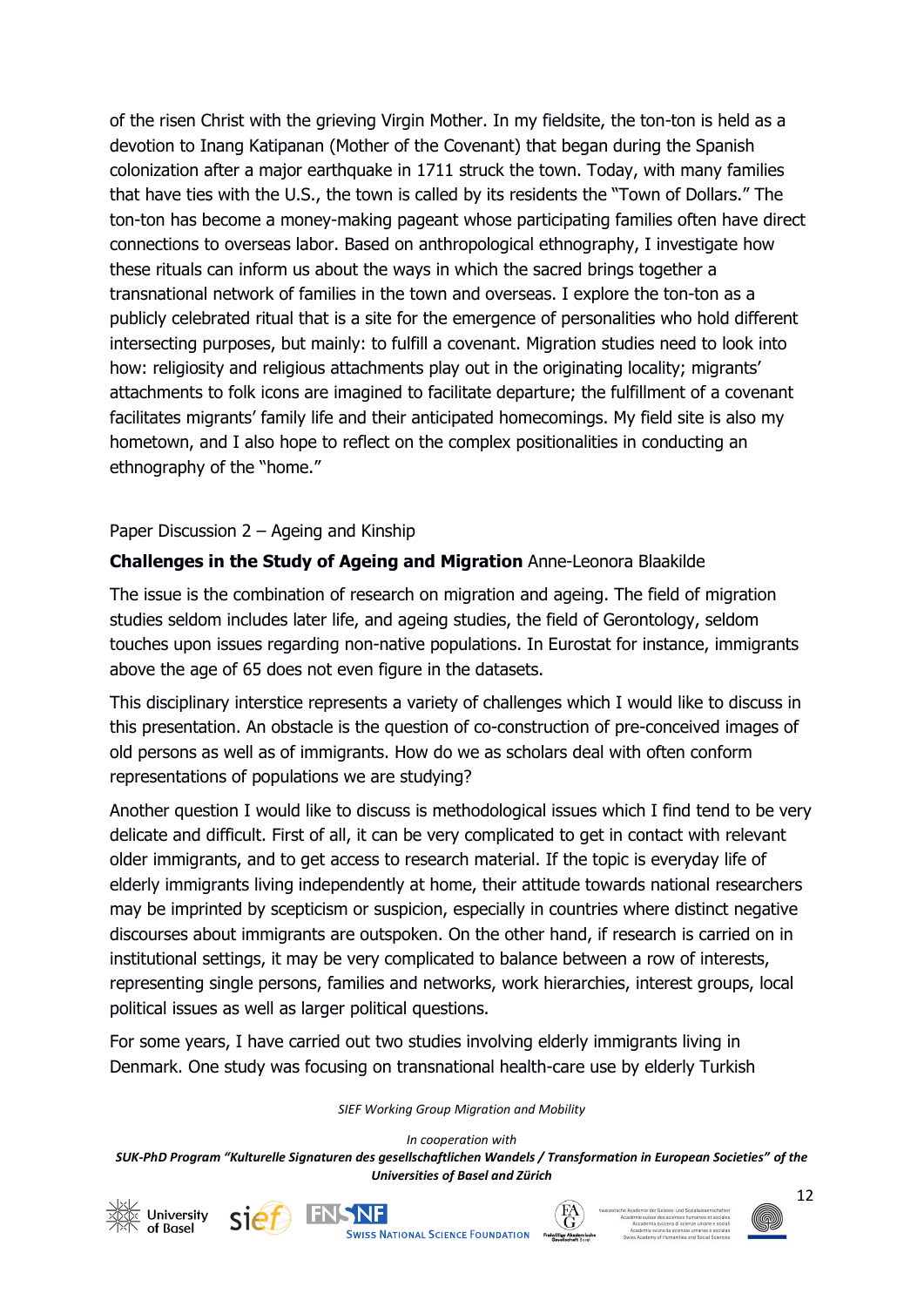immigrants, and one was a study of the first multicultural nursing home in Denmark; on the experiences of the inhabitants, family members and the staff. I am preparing a new study which I would like to include in the discussion.

### **Perspectives on Kinship and Migration: A Few Case Studies** Alina Branda

My paper aims to analyze the complex links between migration and family/kinship, using the circular/return migration from Transylvanian rural areas to Spain, Italy and UK as a highly relevant case study. My research attempts to address how and why the relations between migration and family/kinship, are so intricate, deep, tight in these cases: Why is circular migration to Spain, Italy and UK so much produced, sustained, encouraged by extended family networks? How does migration influence, structure or restructure family ties in these specific cases or does it contribute to the articulation of new family relations types? What kind of family crises are triggered by migration, who are the victims of mobility? How and why does this process contribute to the dismantling of "traditional" social structure in villages, how is this form of "nomadism" perceived by those less engaged in it? How are the family relations configured or reconfigured in the new places? These are all research questions I formulate in my paper. The ethnographic work is conducted in three Transylvanian villages, placed near the Romanian border with Hungary. Semi-structured, indepth interviews as well as life histories are methods of great help in the process of collecting empirical data and in finding appropriate interpretive and analytical frames for this research.

#### Paper Discussion 3 – Labour Migration

### **The Nepalese Migrant Workers in the Coal Mines of Jaintia Hills, Meghalaya, India**  Rashmi Upadhyay

The present paper is an ethnographic account of the Nepalese migrant workers living and working in the coal mines in Jaintia Hills, Meghalaya. The study argues that the continual return of the Nepalese migrant workers to the coal mines allows them with an opportunity for a better future. With the review of literature, it has been found that there are limited anthropological studies which deal with the lived experiences of Nepalese migrant workers in the coal mines of Jaintia Hills. Studies on labour migration have focused on either risks faced by the migrants, or on economic remittances. The aim of this paper is to address the integrated nature of risks, remittances- social, economic and political and the factors which motivate (push and pull factors) the migrants to keep coming back to the coal mines. The issue related to migrants' return as permanent or temporary is also the topic of discussion. The fieldwork in Nepal is conducted and it has explored that the utilization of the remittances is not only economically alone but also socially as the migrant workers are able to progress

#### *SIEF Working Group Migration and Mobility*









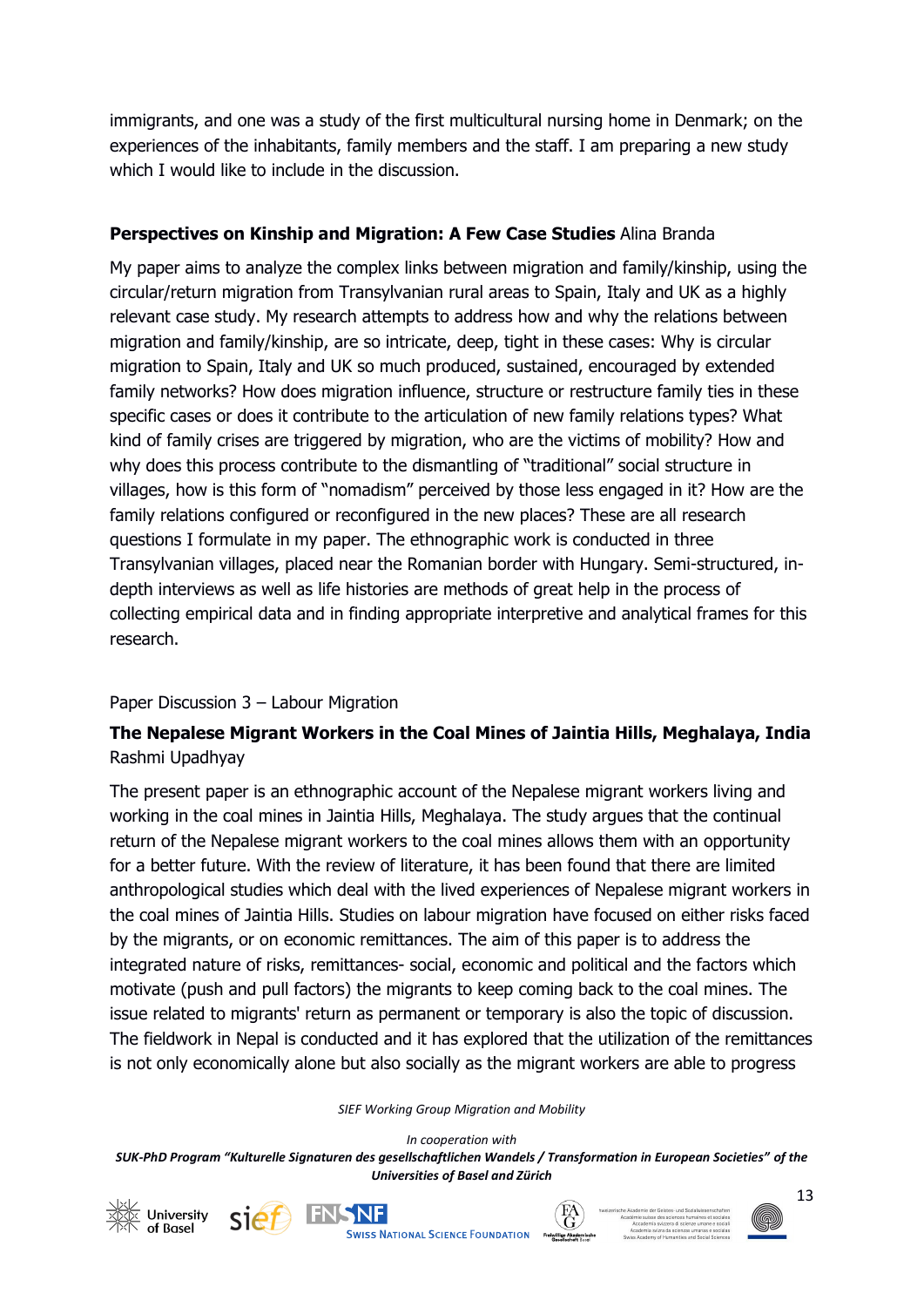and move towards upward social mobility. Thus, the study focuses on the multiple dimensions on the integrated understanding of risks, remittances, return, as well as the socio-economic way of life of the Nepalese migrants working in the coal mining areas.

### **Indian Labour Migration and the Non-Muslim Outcastes: An Anthropo-literary Approach** Asis De

In this proposed paper I would like to deal mainly with the issue of internal labour migration of Indian low-born Hindus and the tribals, to whom mobility was**/** is always a necessity. By attempting a linear socio-historical and literary-cultural survey I would investigate how this Indian subaltern population has contributed both diversity and development to those settlements away from their 'home'. In the context of Indian society, religion has ever played a key role in the choice of the place of destination, but for those extremely poor and lowborn, living itself is a better necessity than religion. To make it clear I would like to cite some literary texts, published mainly in the last two decades, where one could easily find how Dalit and Tribal Indians migrate to work as farmhands, domestic workers or even as industrial labourers. In this proposed paper I would attempt to show how migration itself becomes the key factor in shaping the cultural identity of the low-caste and tribal labourers in successive mobility. I would also simultaneously focus on issues like child labour, gender, seasonal migration and resettlement of the unskilled labourers in some other profession inside the geographical boundary of India. I may sometimes come across the issue of indentured labour-migration only at points, where cross-references seem to be relevant.

#### Paper Discussion 4 – Identities:

### **Immigrant Groups in the Linguistic Landscape: Seeking Visibility and Affirming Identity (A Case of Israel)** Maria Yelenevskaya

The study of linguistic landscape is a young and burgeoning field which has received a powerful impetus from growing migration, recreational traveling and globalizing tendencies in city development. Public space worldwide has become more multilingual and multicultural than ever before. Yet, this does not mean that physical space is no longer an arena of group competition and strife for political power and social status. The purpose of this paper is to explore the linguistic landscape of Israel and analyze how it reflects the growing tolerance of the state towards language maintenance by immigrants, the diversity of immigrants' involvement in political, social and economic life of the country, but also interethnic tensions.

After a brief overview of the use of various immigrant languages in the public sphere, I will concentrate on the role of Russian as the third most spoken language in Israel in marking city space. Relying on the model proposed by Ben-Rafael and Shohamy (2006) I will look at

*SIEF Working Group Migration and Mobility*









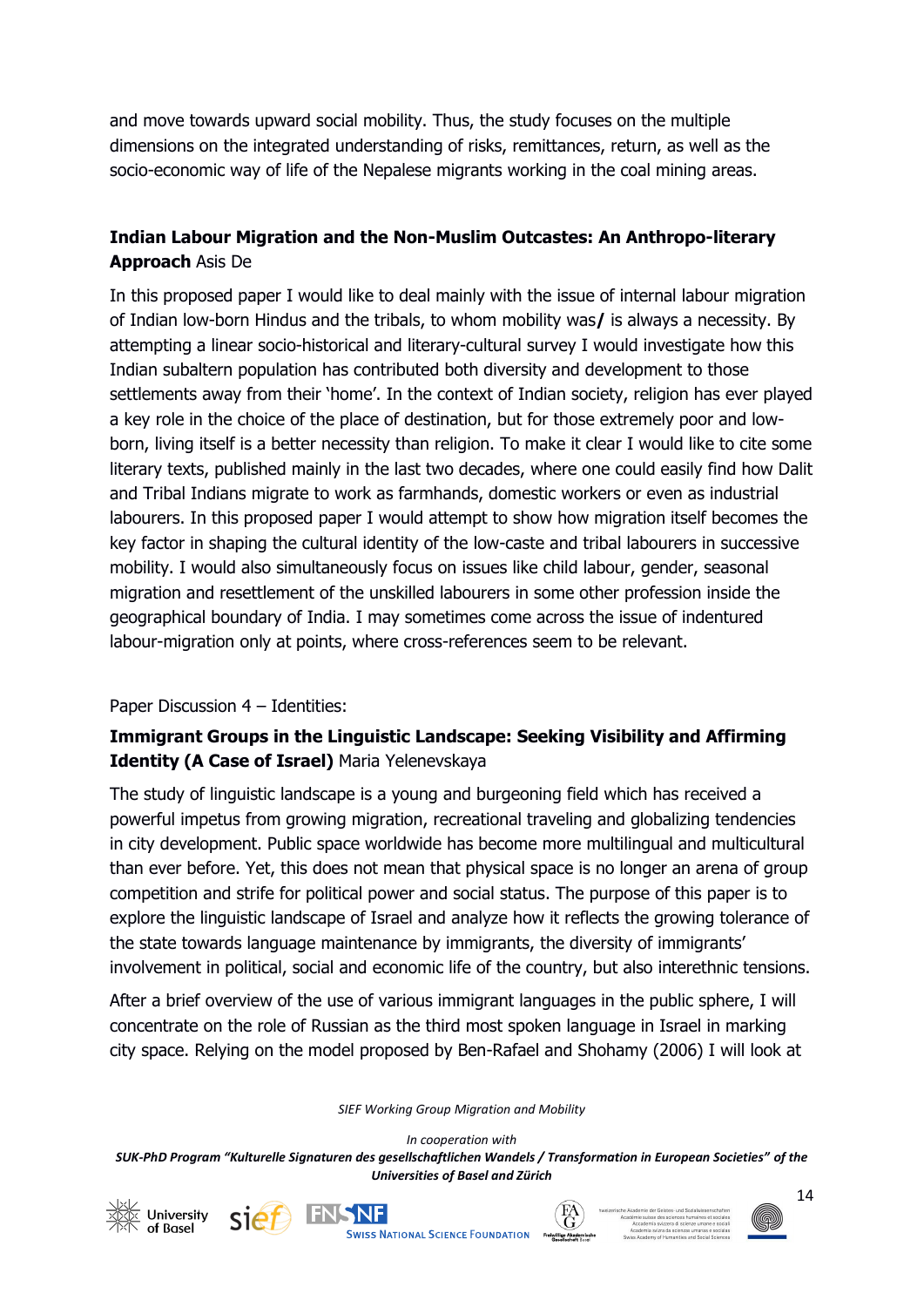how top- down use of Russian by government agencies and bottom-up use by private companies and individuals have changed since the beginning of mass immigration to Israel of Russian-speaking Jews in 1990. Based on more than 300 pictures taken in different localities, the study shows that Russian signs testify to the limits of upward socio-economic mobility of the group and to the pervasiveness of ethnic enclaves in Israeli towns. I will analyze the use of Russian for intergroup communication when various political parties struggle for the attention of Russian-language voters and in intragroup communication when Russian posters and graffiti reflect conflicting allegiances within the community. Finally, I will discuss which elements of Russian culture persist in the linguistic landscape in Israel.

#### **'National' Folklore Heritage Abroad: Creating, Maintaining and Representing**

#### **Immigrant Communities** Lina Gergova, Yana Gergova

During the socialist period in Eastern Europe the amateur cultural movement was highly developed and in Bulgaria even in the post-socialist times these activities continued their life, especially in the smaller towns and villages. Perhaps the dancing has always been the most popular amateur folk art and at recent years it is becoming a hobby for more and more Bulgarian youngsters in bigger cities. Meanwhile, within the Bulgarian immigrant communities (in Europe and USA) folk dance clubs and classes at the Bulgarian Sunday schools are being established (in London, for instance, we have 27 adults' dancing groups and much more children's ones).

We pose the question why folk dancing is getting so popular among the Bulgarians living abroad and what maintains these groups over the years. We study that issue from the perspective of cultural heritage because it is the basis for consolidation of Bulgarian migrants nowadays and it is in the core of institutionalisation from above. Furthermore, these institutions organise community life, mediate its communication with local and national public authorities, and preserve, transmit and popularize cultural heritage, which is thought to be 'national' by its defining characteristics.

In this paper our focal point is the groups and classes for folk dances led by amateurs and professionals living abroad. We compare their role as a contact zone of educational, cultural and social trajectories within the different immigrant communities; a leading factor in representing these communities within host societies; and an important actor in processes of creating and maintaining 'national' cultural heritage. We have observed rehearsals at schools and clubs, as well as performances at concerts and other spectacles; we also follow the FB pages and groups of these organisations, and we have conducted interviews with groups' trainers and members in USA, UK, Sweden, Italy and Denmark.

*SIEF Working Group Migration and Mobility*

*In cooperation with* 







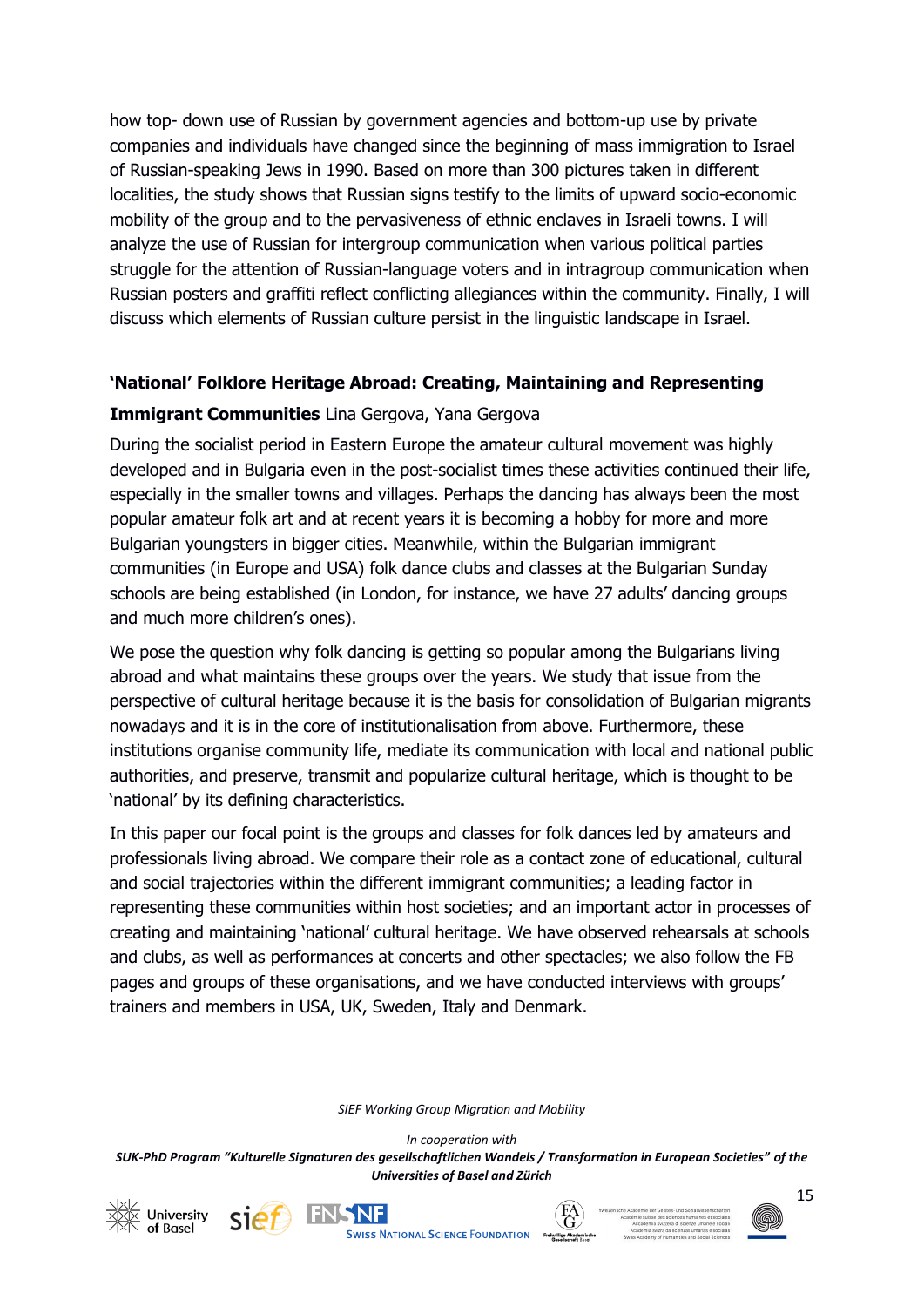#### Paper Discussion 6 – Urban Perspectives

### **Coexistence in Urban Societies** Nina Berding

Over the last decades questions of coexistence in diverse urban societies have become more and more important in both public and scholarly discourses. These discourses are mainly fueled by ongoing processes of globalization and the consequential urbanization in many parts of the world. A central aspect of the discourse is the current migration of refugees from countries of the southern hemisphere to Europe and the resulting challenges for cities, their municipalities and the civil society as a whole. Despite now decades of experience in dealing with mobility processes, the public and scholarly discourse has remained remarkably unchanged. Two very different aspects of the debate on the challenges of peaceful coexistence in urban places have proven to steer the discourse in opposite directions:

On the one hand the coexistence in mixed urban neighborhoods is regarded as problematic. The fact that local residents feel overwhelmed by the diversity in their neighborhoods is a key issue in this debate. In this context terms such as ghettoization and parallel society have also emerged. On the other hand the coexistence in mixed neighborhoods is often idealized, meaning that the interaction between different groups is attributed to integrative forces, which evoke synergy effects and is influencing all the people in the neighborhood in a favorable way.

While there is only a small number of scholarly papers that focus on the urban practice, the discourse dates back to as far as 100 years ago. Simmel, then, had cynically described it as a "blasé attitude" (Simmel 2006 (1903). The idealization or problematization of mixed neighborhoods is contrasted by a trivialization of urban coexistence, describing the challenges of living together as a part of the social reality.

In my presentation I like to follow these different discourses and discuss them under the perspective of current research findings, based on a 16-month field research in Düsseldorf/ Oberbilk and Barcelona/La Florida, where I conducted participant observation and semistructured interviews with local people and experts about the coexistence in their neighborhoods.

#### **Mediated Variations of Mobility and Sedentarism** Christina Besmer, Ina Dietzsch

Urban spaces are characterised by the tension between mobility and sedentarism, as well as regimes of life on- and offline. In Basel the range of different states of mobility and urban citizenship embraces long-term sedentary local residents, migrants who know that they will stay and those who do not know how long they will or are allowed to stay. And finally there is a floating population of seasonal workers and frontier commuters from France and

*SIEF Working Group Migration and Mobility*

*In cooperation with*